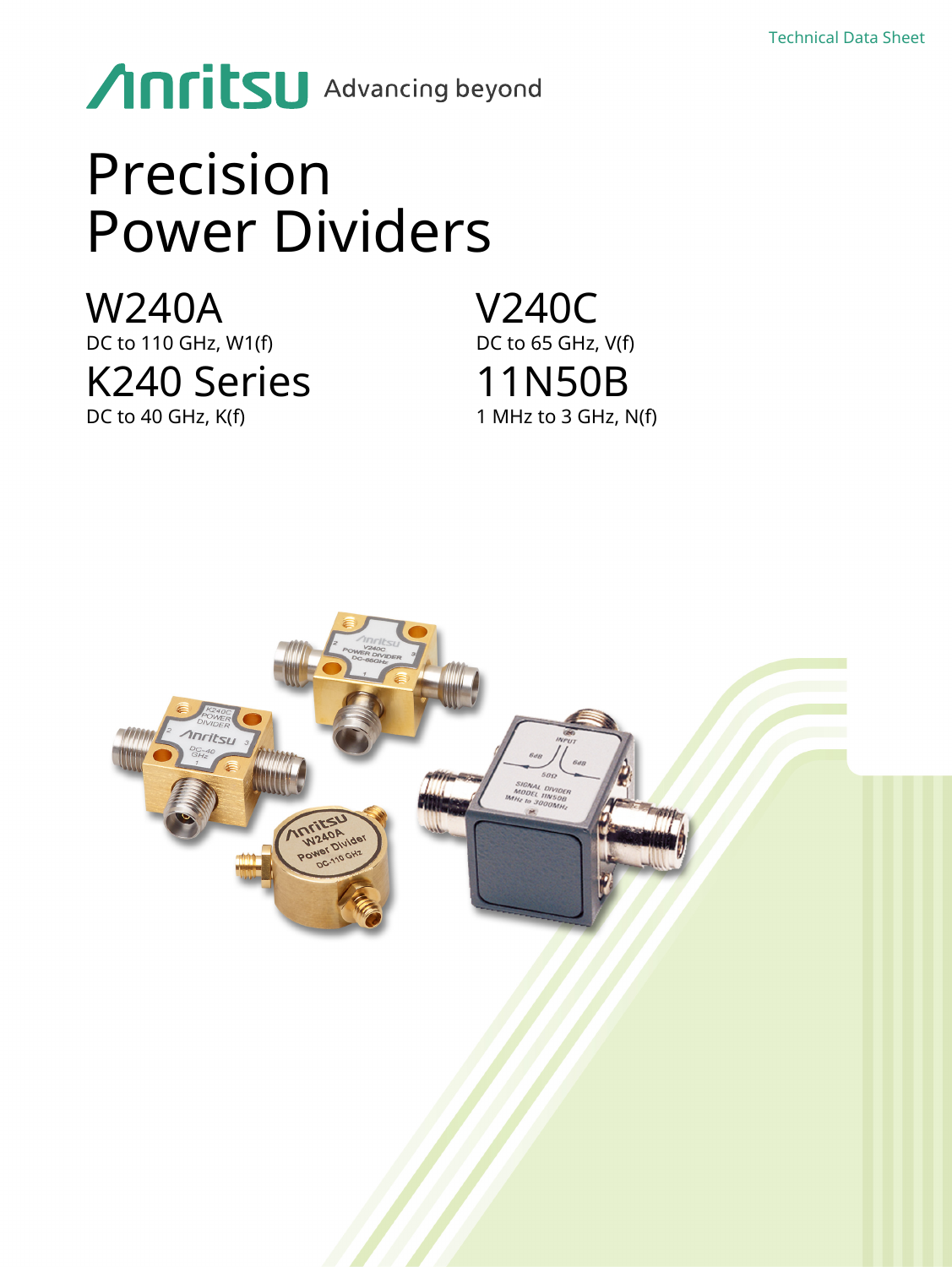# **Introduction**

Anritsu precision power dividers are produced with N, K, V, and W1 connectors. All models are symmetrical, three-resistor tee designs that can be used in applications where signals up to 110 GHz must be accurately divided or combined.

# **Features**

- **•** DC to 110 GHz frequency range
- **•** W1 Connectors™ are compatible with 1.0 mm connectors
- **•** V Connectors™ are compatible with 2.4 mm connectors
- **•** K Connectors™ are compatible with 3.5 mm and SMA connectors
- **•** All models have exceptional amplitude and tracking characteristics
- **•** Design is robust and well suited for high frequency system and instrumentation applications
- **•** Anritsu offers metrology grade adapters and calibration devices for better repeatability and performance

# **Dimensions**





All dimensions in mm

Typical specifications are not tested and are not warranted. They are generally representative of characteristic performance. Warranty: 1 year; Calibration period: 6 months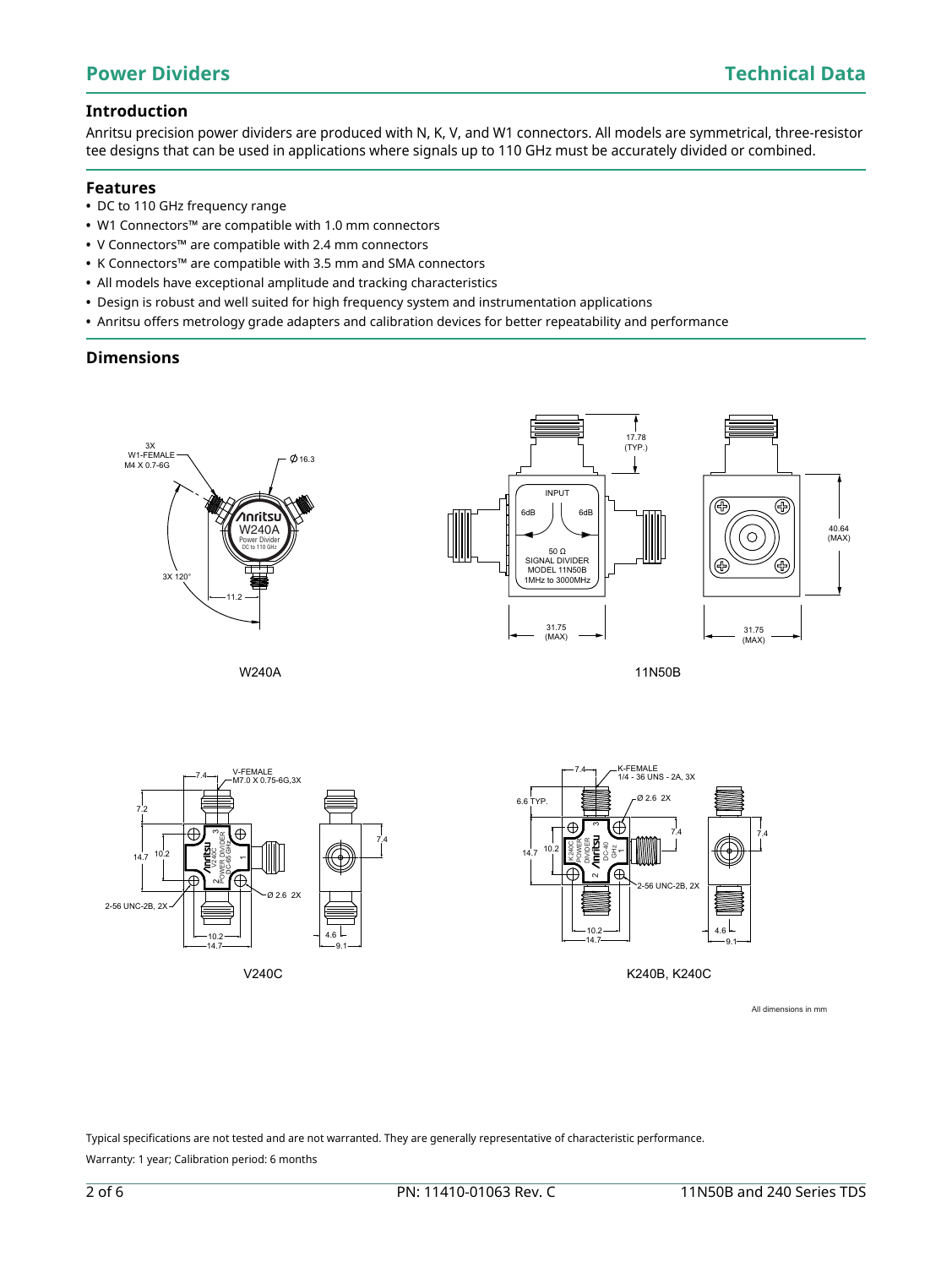# **Technical Data Power Dividers**

## **Available Models**

| Model        | Frequency Range | Connectors         | Impedance   | Max Input Power |
|--------------|-----------------|--------------------|-------------|-----------------|
| W240A        | DC to 110 GHz   | $W1(f)$ to $W1(f)$ | 50 $\Omega$ | 0.2 W           |
| V240C        | DC to 65 GHz    | $V(f)$ to $V(f)$   | 50 Ω        | 1.0 W           |
| K240C        | DC to 40 GHz    | $K(f)$ to $K(f)$   | 50 Ω        | 1.0 W           |
| <b>K240B</b> | DC to 26.5 GHz  | $K(f)$ to $K(f)$   | 50 Ω        | 1.0 W           |
| 11N50B       | MHz to 3 GHz    | $N(f)$ to $N(f)$   | 50 $\Omega$ | 1.0 W           |

# **Specifications**

### **General**

Insertion Loss Temperature Coefficient 0.001 dB/dB/°C max Temperature Range Operating: 0 °C to +70 °C; Non-operating: -55 °C to +125 °C

Weight W240A: 16 g V240C: 43 g K240C: 43 g K240B: 43 g 11N50B: 182 g

## **Insertion/Return Loss and Transmission Tracking**

| Model        | Frequency Range     | <b>Insertion Loss</b><br>(max) | <b>Input Return Loss</b><br>(min) | Transmission<br><b>Tracking Amplitude</b> | Transmission<br><b>Tracking Phase</b> |
|--------------|---------------------|--------------------------------|-----------------------------------|-------------------------------------------|---------------------------------------|
|              |                     |                                |                                   | (max)                                     | (max)                                 |
| <b>W240A</b> | DC to 20 GHz        | 7.00 dB                        | 15.0 dB                           | $\pm 0.60$ dB                             | ±5°                                   |
|              | > 20 GHz to 30 GHz  | 7.50 dB                        | 15.0 dB                           | $\pm 0.60$ dB                             | ±10°                                  |
|              | > 30 GHz to 50 GHz  | 7.50 dB                        | 15.0 dB                           | $\pm 0.75$ dB                             | ±10°                                  |
|              | > 50 GHz to 67 GHz  | 8.25 dB                        | 13.0 dB                           | $\pm 0.75$ dB                             | ±10°                                  |
|              | > 67 GHz to 90 GHz  | 9.00 dB                        | 10.0 dB                           | ±1.25 dB                                  | ±20°                                  |
|              | > 90 GHz to 110 GHz | 9.00 dB                        | 10.0 dB                           | ±1.75 dB                                  | ±20°                                  |
| V240C        | DC to 6 GHz         | 7.0 dB                         | 20.1 dB                           | $±0.3$ dB                                 | ±2°                                   |
|              | >6 GHz to 18 GHz    | 7.5 dB                         | 14.9 dB                           | $±0.3$ dB                                 | ±3°                                   |
|              | >18 GHz to 26.5 GHz | 8.0 dB                         | 13.0 dB                           | $±0.6$ dB                                 | $±4^{\circ}$                          |
|              | >26.5 GHz to 40 GHz | 8.5 dB                         | 11.0 dB                           | $±0.6$ dB                                 | ±6°                                   |
|              | >40 GHz to 65 GHz   | 10.0 dB                        | 5.8dB                             | $±1.8$ dB                                 | ±18°                                  |
| <b>K240C</b> | DC to 6 GHz         | 7.0 dB                         | 20.1 dB                           | ±0.3 dB                                   | ±2°                                   |
|              | >6 GHz to 18 GHz    | 7.5 dB                         | 14.9 dB                           | ±0.3 dB                                   | ±3°                                   |
|              | >18 GHz to 26.5 GHz | 8.0 dB                         | 13.0 dB                           | $\pm 0.6$ dB                              | $±4^{\circ}$                          |
|              | >26.5 GHz to 40 GHz | 8.5 dB                         | 11.0 dB                           | $±0.6$ dB                                 | ±6°                                   |
| <b>K240B</b> | DC to 6 GHz         | 7.0 dB                         | 20.1 dB                           | ±0.3 dB                                   | ±2°                                   |
|              | >6 GHz to 18 GHz    | 7.5dB                          | 14.9 dB                           | ±0.3 dB                                   | ±3°                                   |
|              | >18 GHz to 26.5 GHz | 8.0 dB                         | 13.0 dB                           | $±0.6$ dB                                 | $±4^{\circ}$                          |
| 11N50B       | 1 MHz to 3.0 GHz    | 7.0 dB                         | 20.1 dB                           | ±0.3 dB                                   | ±2°                                   |



All plots typical.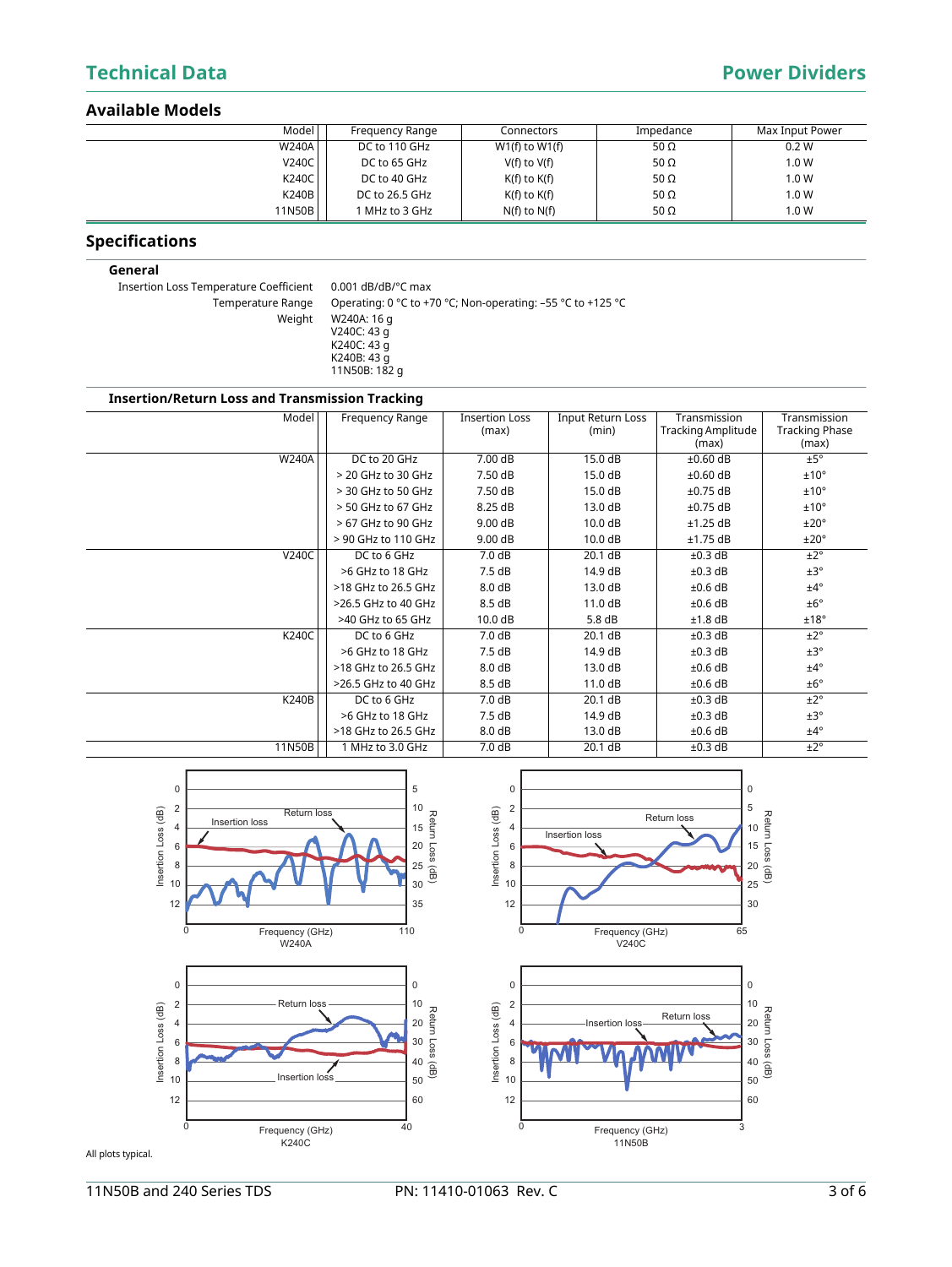| <b>Environmental</b> (per MIL-STD-202G) |                                                                                                                      |
|-----------------------------------------|----------------------------------------------------------------------------------------------------------------------|
| Temperature Shock                       | –55 °C to +150 °C                                                                                                    |
| Humidity                                | 95% at 40 °C, 96 hours, Test 103B, Condition B                                                                       |
| Shock                                   | 100 G peak sawtooth, method 213, Condition B                                                                         |
| Vibration                               | Sinewave: 10 Hz to 2000 Hz, 0.06" DA, method 204, test condition D                                                   |
|                                         | Random: 50 Hz to 2000 Hz, 11.6 Grms, Power Spectral Density 0.1 Grms 2 Hz,<br>Method 214, Test Condition 1, Letter D |
| Salt Spray <sup>1</sup>                 | 5% concentration for 48 hours, Method 101D, Condition B                                                              |
| Voltage withstanding                    | 500 VAC RMS, 60 seconds, method 301                                                                                  |

# **Regulatory Compliance**

| European Union         | RoHS Directive: 2011/65/EU + Amendment 2015/863                                                                                                                  |  |
|------------------------|------------------------------------------------------------------------------------------------------------------------------------------------------------------|--|
| Ordering Information   |                                                                                                                                                                  |  |
| <b>W240A</b>           | Precision Power Divider, DC to 110 GHz, W1(f) input, W1(f) outputs, 3 resistor, 50 $\Omega$                                                                      |  |
| W240A-099              | Premium Calibration to ISO17025 and ANSI/NCSL Z540-1.<br>Includes calibration certificate, test report, and uncertainty data.                                    |  |
| V240C                  | Precision Power Divider, DC to 65 GHz, V(f) input, V(f) outputs, 3 resistor, 50 $\Omega$                                                                         |  |
| K240C                  | Precision Power Divider, DC to 40 GHz, K(f) input, K(f) outputs, 3 resistor, 50 $\Omega$                                                                         |  |
| <b>K240B</b><br>11N50B | Precision Power Divider, DC to 26.5 GHz, K(f) input, K(f) outputs, 3 resistor, 50 $\Omega$<br>Power Divider, 1 MHz - 3 GHz, N(f) input, N(f) output, 50 $\Omega$ |  |
|                        |                                                                                                                                                                  |  |

<sup>1.</sup> Salt spray does not apply to the W240A dividers.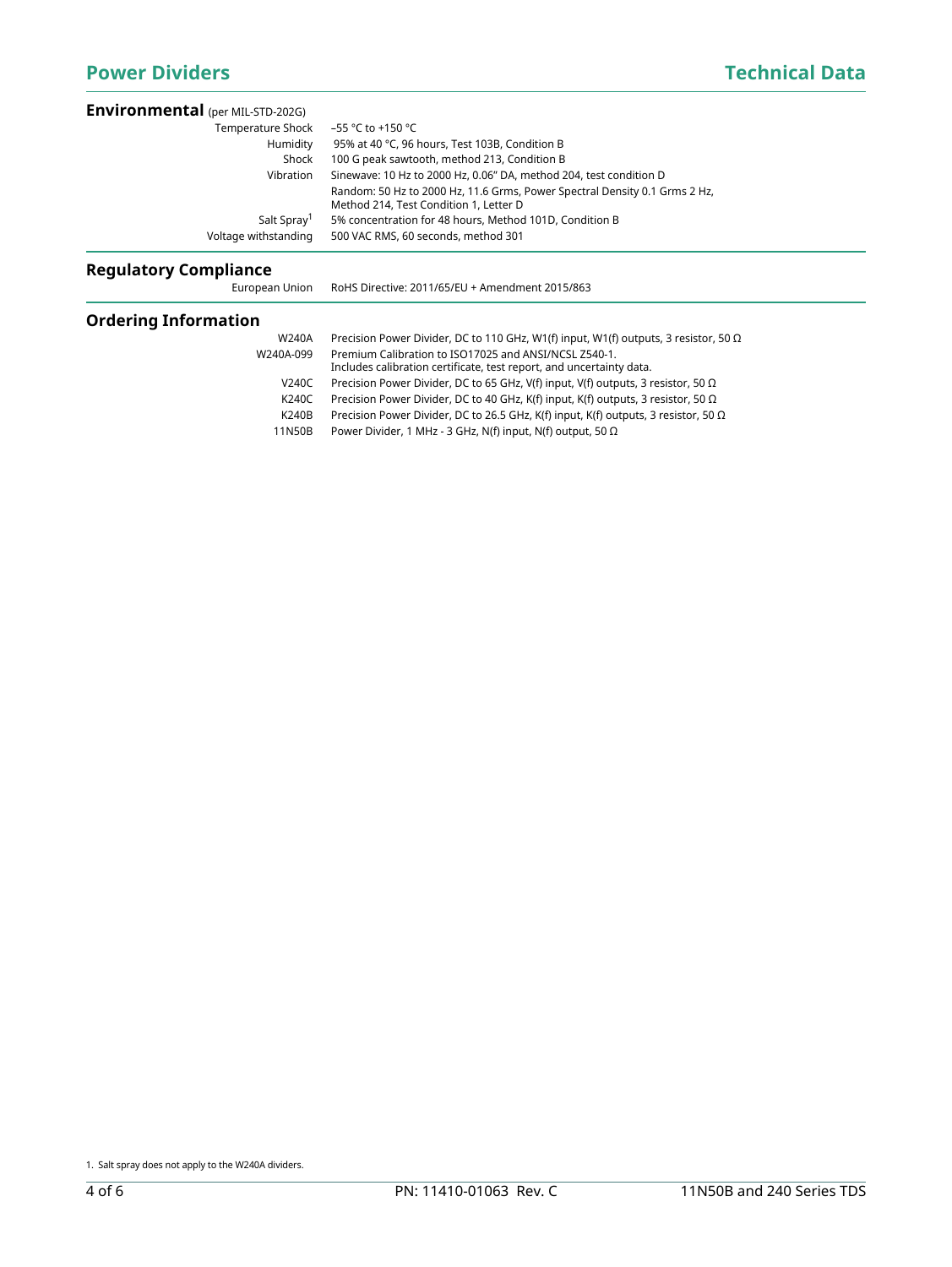# **Notes**